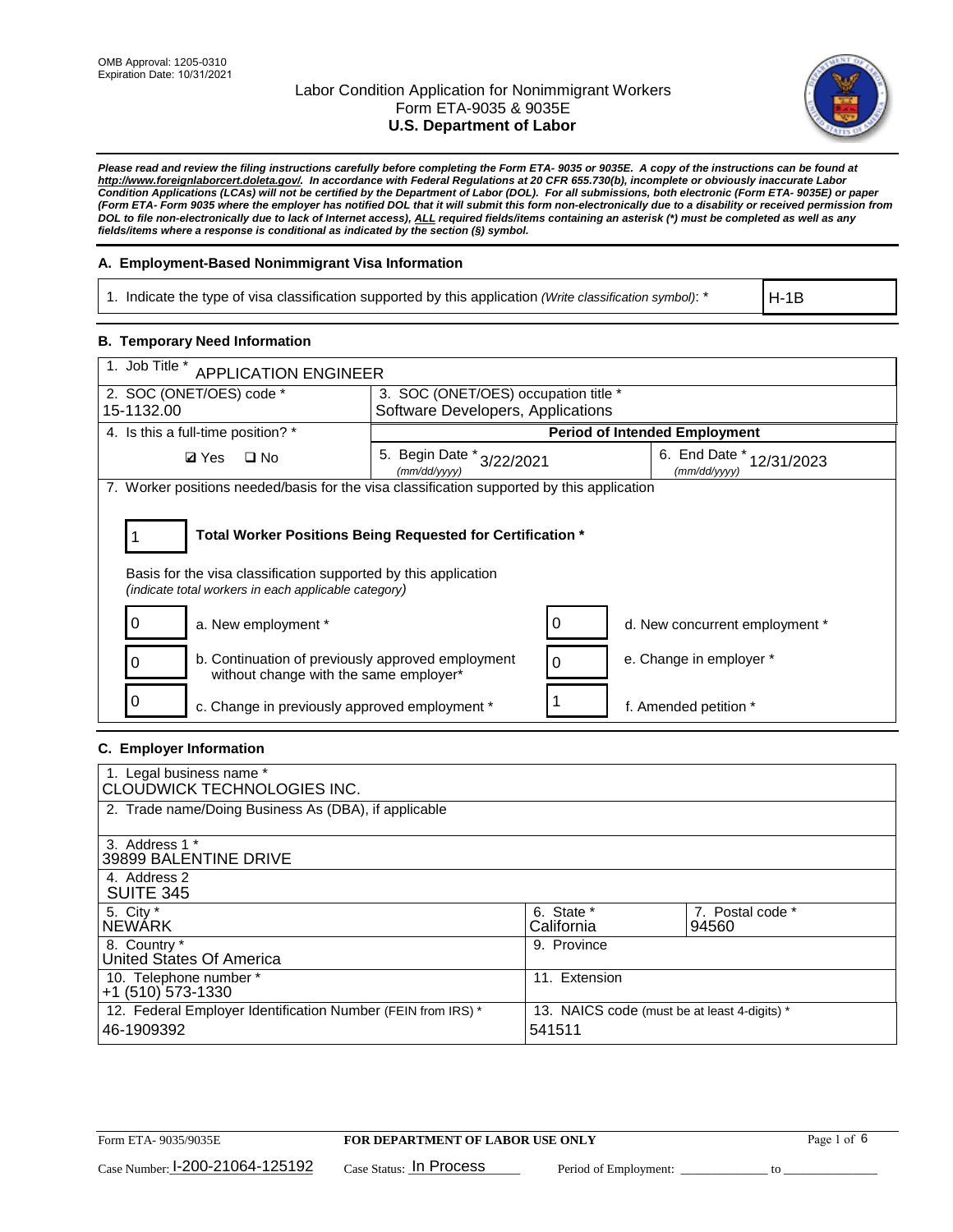

## **D. Employer Point of Contact Information**

**Important Note**: The information contained in this Section must be that of an employee of the employer who is authorized to act on behalf of the employer in labor certification matters. The information in this Section must be different from the agent or attorney information listed in Section E, unless the attorney is an employee of the employer.

| 1. Contact's last (family) name *                   | 2. First (given) name * |                          | 3. Middle name(s)         |
|-----------------------------------------------------|-------------------------|--------------------------|---------------------------|
| <b>CHHABRA</b>                                      | <b>MANINDER</b>         |                          | <b>SINGH</b>              |
| 4. Contact's job title *<br>CHIEF EXECUTIVE OFFICER |                         |                          |                           |
| 5. Address 1 *<br>39899 BALENTINE DRIVE             |                         |                          |                           |
| 6. Address 2<br><b>SUITE 345</b>                    |                         |                          |                           |
| 7. City *<br><b>NEWÁRK</b>                          |                         | 8. State *<br>California | 9. Postal code *<br>94560 |
| 10. Country *<br>United States Of America           |                         | 11. Province             |                           |
| 12. Telephone number *                              | Extension<br>13.        | 14. E-Mail address       |                           |
| +1 (510) 573-1330                                   |                         | MANI@CLOUDWICK.COM       |                           |

## **E. Attorney or Agent Information (If applicable)**

**Important Note**: The employer authorizes the attorney or agent identified in this section to act on its behalf in connection with the filing of this application.

| 1. Is the employer represented by an attorney or agent in the filing of this application? *<br>If "Yes," complete the remainder of Section E below. |                         |                          |                                                      |                   | <b>Ø</b> Yes     | $\Box$ No |
|-----------------------------------------------------------------------------------------------------------------------------------------------------|-------------------------|--------------------------|------------------------------------------------------|-------------------|------------------|-----------|
| 2. Attorney or Agent's last (family) name §                                                                                                         | 3. First (given) name § |                          |                                                      | 4. Middle name(s) |                  |           |
| AHLUWALIA                                                                                                                                           | <b>INDERJIT</b>         |                          |                                                      | <b>SINGH</b>      |                  |           |
| 5. Address 1 §<br>1871 THE ALAMEDA                                                                                                                  |                         |                          |                                                      |                   |                  |           |
| 6. Address 2<br><b>SUITE 333</b>                                                                                                                    |                         |                          |                                                      |                   |                  |           |
| 7. City §<br>SAN JOSE                                                                                                                               |                         | 8. State §<br>California |                                                      | 95126             | 9. Postal code § |           |
| 10. Country §<br>United States Of America                                                                                                           |                         | 11. Province             |                                                      |                   |                  |           |
| 12. Telephone number §                                                                                                                              | 13. Extension           |                          | 14. E-Mail address                                   |                   |                  |           |
| +1 (408) 981-7696                                                                                                                                   |                         |                          | INDER@AHLUWALIA-FIRM.COM                             |                   |                  |           |
| 15. Law firm/Business name §                                                                                                                        |                         |                          | 16. Law firm/Business FEIN §                         |                   |                  |           |
| THE AHLUWALIA FIRM                                                                                                                                  |                         |                          | 26-2910905                                           |                   |                  |           |
| 17. State Bar number (only if attorney) §                                                                                                           |                         |                          | 18. State of highest court where attorney is in good |                   |                  |           |
| 26168                                                                                                                                               |                         | Tennessee                | standing (only if attorney) §                        |                   |                  |           |
| 19. Name of the highest State court where attorney is in good standing (only if attorney) §                                                         |                         |                          |                                                      |                   |                  |           |
| TENNESSEE SUPREME COURT                                                                                                                             |                         |                          |                                                      |                   |                  |           |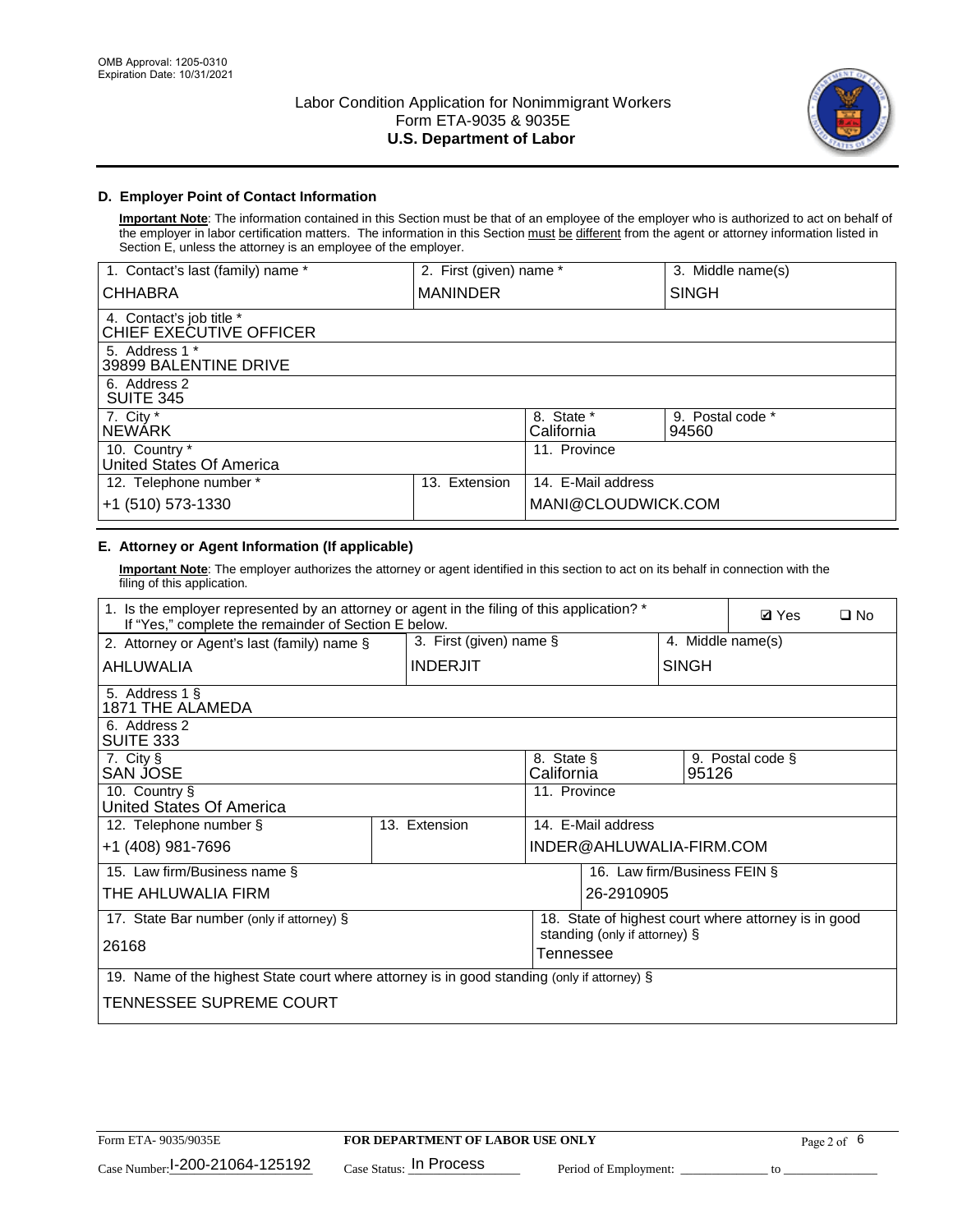

#### **F. Employment and Wage Information**

**Important Note**: The employer must define the intended place(s) of employment with as much geographic specificity as possible. Each intended place(s) of employment listed below must be the worksite or physical location where the work will actually be performed and cannot be a P.O. Box. The employer must identify all intended places of employment, including those of short duration, on the LCA. 20 CFR 655.730(c)(5). If the employer is submitting this form non-electronically and the work is expected to be performed in more than one location, an attachment must be submitted in order to complete this section. An employer has the option to use either a single Form ETA-9035/9035E or multiple forms to disclose all intended places of employment. If the employer has more than ten (10) intended places of employment at the time of filing this application, the employer must file as many additional LCAs as are necessary to list all intended places of employment. See the form instructions for further information about identifying all intended places of employment.

#### a.*Place of Employment Information* 1

|                                                                        | 1. Enter the estimated number of workers that will perform work at this place of employment under<br>the LCA.*                 |  |                                          |                          | 1          |             |
|------------------------------------------------------------------------|--------------------------------------------------------------------------------------------------------------------------------|--|------------------------------------------|--------------------------|------------|-------------|
|                                                                        | 2. Indicate whether the worker(s) subject to this LCA will be placed with a secondary entity at this<br>place of employment. * |  |                                          |                          | $\Box$ Yes | <b>Z</b> No |
|                                                                        | 3. If "Yes" to question 2, provide the legal business name of the secondary entity. §                                          |  |                                          |                          |            |             |
|                                                                        | 4. Address 1 *                                                                                                                 |  |                                          |                          |            |             |
|                                                                        | 9720 SKYHILL WAY                                                                                                               |  |                                          |                          |            |             |
| <b>APT 208</b>                                                         | 5. Address 2                                                                                                                   |  |                                          |                          |            |             |
| $6.$ City $*$                                                          | <b>ROCKVILLE</b>                                                                                                               |  | 7. County *<br>Montgomery                |                          |            |             |
|                                                                        | 8. State/District/Territory *                                                                                                  |  | 9. Postal code *                         |                          |            |             |
| Maryland                                                               | 10. Wage Rate Paid to Nonimmigrant Workers *                                                                                   |  | 20850<br>10a. Per: (Choose only one)*    |                          |            |             |
|                                                                        | From $\frac{1}{5}$ 138819 00 To: $\frac{1}{5}$<br>140000 00                                                                    |  | □ Hour □ Week □ Bi-Weekly □ Month ☑ Year |                          |            |             |
|                                                                        | 11. Prevailing Wage Rate *                                                                                                     |  | 11a. Per: (Choose only one)*             |                          |            |             |
| 138819 00<br>□ Hour □ Week □ Bi-Weekly □ Month 回 Year<br>$\mathbf{\$}$ |                                                                                                                                |  |                                          |                          |            |             |
|                                                                        | Questions 12-14. Identify the source used for the prevailing wage (PW) (check and fully complete only one): *                  |  |                                          |                          |            |             |
| 12.                                                                    | A Prevailing Wage Determination (PWD) issued by the Department of Labor                                                        |  |                                          | a. PWD tracking number § |            |             |
| 13.                                                                    | A PW obtained independently from the Occupational Employment Statistics (OES) Program                                          |  |                                          |                          |            |             |
| $\boldsymbol{\mathcal{V}}$                                             | a. Wage Level (check one): §                                                                                                   |  |                                          | b. Source Year §         |            |             |
|                                                                        | □⊪<br>$\square$ $\square$<br>D IV<br>$\Box$ N/A<br>□⊥                                                                          |  |                                          | 7/1/2020 - 6/30/2021     |            |             |
| 14.                                                                    | A PW obtained using another legitimate source (other than OES) or an independent authoritative source                          |  |                                          |                          |            |             |
|                                                                        | a. Source Type (check one): §                                                                                                  |  |                                          | b. Source Year §         |            |             |
|                                                                        |                                                                                                                                |  |                                          |                          |            |             |
|                                                                        | $\Box$ CBA<br>$\Box$ DBA<br>$\square$ SCA<br>□ Other/ PW Survey                                                                |  |                                          |                          |            |             |
|                                                                        | c. If responded "Other/ PW Survey" in question 14.a, enter the name of the survey producer or publisher §                      |  |                                          |                          |            |             |
|                                                                        |                                                                                                                                |  |                                          |                          |            |             |
|                                                                        | d. If responded "Other/ PW Survey" in question 14.a, enter the title or name of the PW survey §                                |  |                                          |                          |            |             |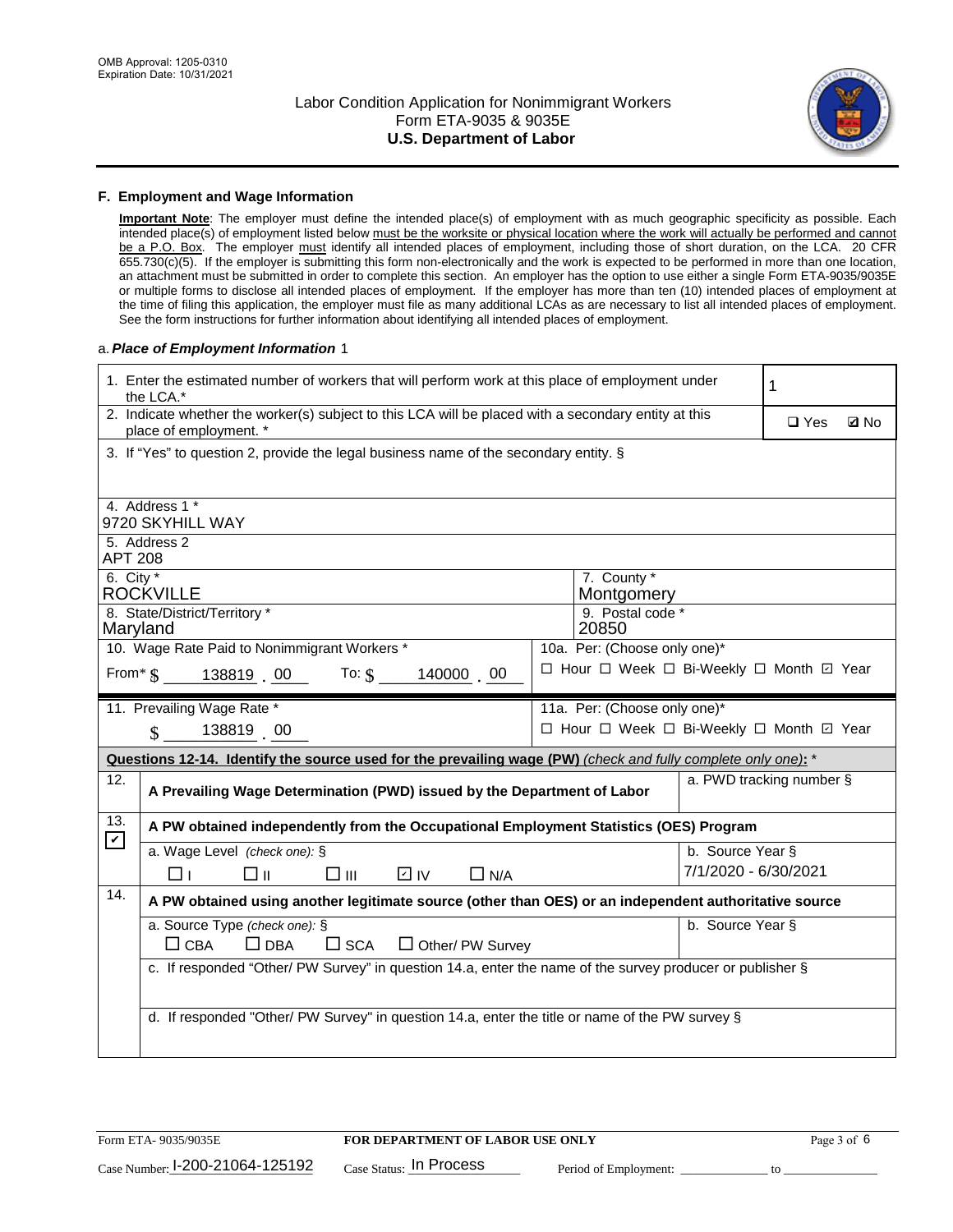

## **G. Employer Labor Condition Statements**

! *Important Note:* In order for your application to be processed, you MUST read Section G of the Form ETA-9035CP - General Instructions for the 9035 & 9035E under the heading "Employer Labor Condition Statements" and agree to all four (4) labor condition statements summarized below:

- (1) **Wages:** The employer shall pay nonimmigrant workers at least the prevailing wage or the employer's actual wage, whichever is higher, and pay for non-productive time. The employer shall offer nonimmigrant workers benefits and eligibility for benefits provided as compensation for services on the same basis as the employer offers to U.S. workers. The employer shall not make deductions to recoup a business expense(s) of the employer including attorney fees and other costs connected to the performance of H-1B, H-1B1, or E-3 program functions which are required to be performed by the employer. This includes expenses related to the preparation and filing of this LCA and related visa petition information. 20 CFR 655.731;
- (2) **Working Conditions:** The employer shall provide working conditions for nonimmigrants which will not adversely affect the working conditions of workers similarly employed. The employer's obligation regarding working conditions shall extend for the duration of the validity period of the certified LCA or the period during which the worker(s) working pursuant to this LCA is employed by the employer, whichever is longer. 20 CFR 655.732;
- (3) **Strike, Lockout, or Work Stoppage:** At the time of filing this LCA, the employer is not involved in a strike, lockout, or work stoppage in the course of a labor dispute in the occupational classification in the area(s) of intended employment. The employer will notify the Department of Labor within 3 days of the occurrence of a strike or lockout in the occupation, and in that event the LCA will not be used to support a petition filing with the U.S. Citizenship and Immigration Services (USCIS) until the DOL Employment and Training Administration (ETA) determines that the strike or lockout has ended. 20 CFR 655.733; and
- (4) **Notice:** Notice of the LCA filing was provided no more than 30 days before the filing of this LCA or will be provided on the day this LCA is filed to the bargaining representative in the occupation and area of intended employment, or if there is no bargaining representative, to workers in the occupation at the place(s) of employment either by electronic or physical posting. This notice was or will be posted for a total period of 10 days, except that if employees are provided individual direct notice by e-mail, notification need only be given once. A copy of the notice documentation will be maintained in the employer's public access file. A copy of this LCA will be provided to each nonimmigrant worker employed pursuant to the LCA. The employer shall, no later than the date the worker(s) report to work at the place(s) of employment, provide a signed copy of the certified LCA to the worker(s) working pursuant to this LCA. 20 CFR 655.734.

1. **I have read and agree to** Labor Condition Statements 1, 2, 3, and 4 above and as fully explained in Section G of the Form ETA-9035CP – General Instructions for the 9035 & 9035E and the Department's regulations at 20 CFR 655 Subpart H. \*

**Ø**Yes ロNo

### **H. Additional Employer Labor Condition Statements –H-1B Employers ONLY**

!**Important Note***:* In order for your H-1B application to be processed, you MUST read Section H – Subsection 1 of the Form ETA 9035CP – General Instructions for the 9035 & 9035E under the heading "Additional Employer Labor Condition Statements" and answer the questions below.

#### *a. Subsection 1*

| 1. At the time of filing this LCA, is the employer H-1B dependent? §                                                                                                                                                                           | ⊡ Yes                                                                                     | □ No      |              |  |
|------------------------------------------------------------------------------------------------------------------------------------------------------------------------------------------------------------------------------------------------|-------------------------------------------------------------------------------------------|-----------|--------------|--|
| 2. At the time of filing this LCA, is the employer a willful violator? $\S$                                                                                                                                                                    | $\Box$ Yes                                                                                | ⊡ No      |              |  |
| 3. If "Yes" is marked in questions H.1 and/or H.2, you must answer "Yes" or "No" regarding<br>whether the employer will use this application ONLY to support H-1B petitions or extensions of<br>status for exempt H-1B nonimmigrant workers? § | <b>☑</b> Yes                                                                              | $\Box$ No |              |  |
| 4. If "Yes" is marked in question H.3, identify the statutory basis for the<br>exemption of the H-1B nonimmigrant workers associated with this<br>LCA. §                                                                                       | $\Box$ \$60,000 or higher annual wage<br>□ Master's Degree or higher in related specialty |           |              |  |
| H-1B Dependent or Willful Violator Employers -Master's Degree or Higher Exemptions ONLY                                                                                                                                                        |                                                                                           |           |              |  |
| 5. Indicate whether a completed Appendix A is attached to this LCA covering any H-1B<br>nonimmigrant worker for whom the statutory exemption will be based <b>ONLY</b> on attainment of a<br>Master's Degree or higher in related specialty. § | $\Box$ Yes                                                                                | ⊟ No      | <b>D</b> N/A |  |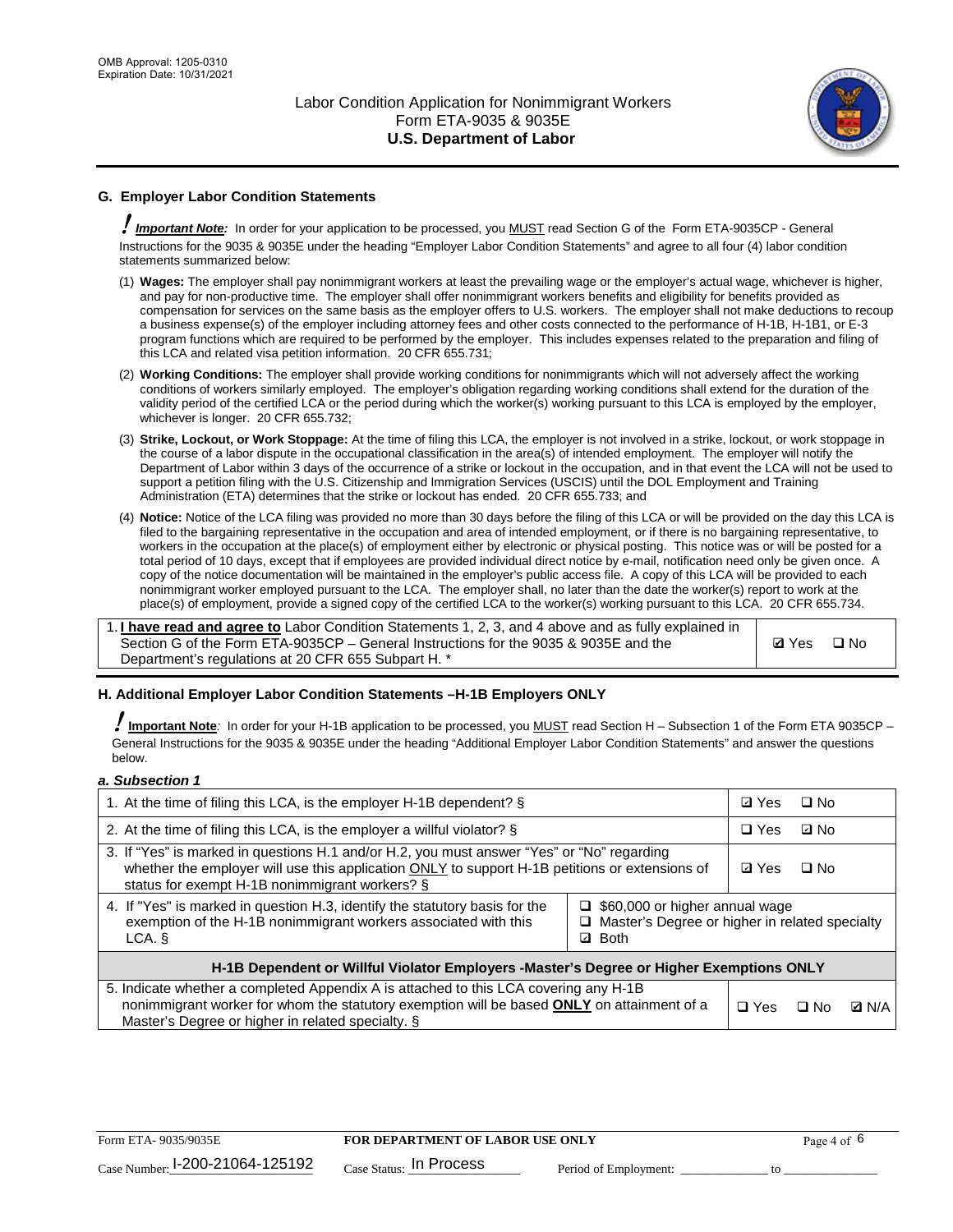

**If you marked "Yes" to questions H.a.1 (H-1B dependent) and/or H.a.2 (H-1B willful violator) and "No" to question H.a.3 (exempt H-1B nonimmigrant workers), you MUST read Section H – Subsection 2 of the Form ETA 9035CP – General Instructions for the 9035 & 9035E under the heading "Additional Employer Labor Condition Statements" and indicate your agreement to all three (3) additional statements summarized below.**

#### *b. Subsection 2*

- A. **Displacement:** An H-1B dependent or willful violator employer is prohibited from displacing a U.S. worker in its own workforce within the period beginning 90 days before and ending 90 days after the date of filing of the visa petition. 20 CFR 655.738(c);
- B. **Secondary Displacement:** An H-1B dependent or willful violator employer is prohibited from placing an H-1B nonimmigrant worker(s) with another/secondary employer where there are indicia of an employment relationship between the nonimmigrant worker(s) and that other/secondary employer (thus possibly affecting the jobs of U.S. workers employed by that other employer), unless and until the employer subject to this LCA makes the inquiries and/or receives the information set forth in 20 CFR 655.738(d)(5) concerning that other/secondary employer's displacement of similarly employed U.S. workers in its workforce within the period beginning 90 days before and ending 90 days after the date of such placement. 20 CFR 655.738(d). Even if the required inquiry of the secondary employer is made, the H-1B dependent or willful violator employer will be subject to a finding of a violation of the secondary displacement prohibition if the secondary employer, in fact, displaces any U.S. worker(s) during the applicable time period; and
- C. **Recruitment and Hiring:** Prior to filing this LCA or any petition or request for extension of status for nonimmigrant worker(s) supported by this LCA, the H-1B dependent or willful violator employer must take good faith steps to recruit U.S. workers for the job(s) using procedures that meet industry-wide standards and offer compensation that is at least as great as the required wage to be paid to the nonimmigrant worker(s) pursuant to 20 CFR 655.731(a). The employer must offer the job(s) to any U.S. worker who applies and is equally or better qualified for the job than the nonimmigrant worker. 20 CFR 655.739.

| 6. I have read and agree to Additional Employer Labor Condition Statements A, B, and C above and |       |           |
|--------------------------------------------------------------------------------------------------|-------|-----------|
| as fully explained in Section H – Subsections 1 and 2 of the Form ETA 9035CP – General           | □ Yes | $\Box$ No |
| Instructions for the 9035 & 9035E and the Department's regulations at 20 CFR 655 Subpart H. §    |       |           |

### **I. Public Disclosure Information**

! **Important Note***:* You must select one or both of the options listed in this Section.

| 1. Public disclosure information in the United States will be kept at: * |  |  |  |  |  |  |  |  |  |
|--------------------------------------------------------------------------|--|--|--|--|--|--|--|--|--|
|--------------------------------------------------------------------------|--|--|--|--|--|--|--|--|--|

**sqrt** Employer's principal place of business □ Place of employment

### **J. Notice of Obligations**

A. Upon receipt of the certified LCA, the employer must take the following actions:

- o Print and sign a hard copy of the LCA if filing electronically (20 CFR 655.730(c)(3));<br>
Maintain the original signed and certified LCA in the employer's files (20 CFR 655.7
- Maintain the original signed and certified LCA in the employer's files (20 CFR 655.705(c)(2); 20 CFR 655.730(c)(3); and 20 CFR 655.760); and
- o Make a copy of the LCA, as well as necessary supporting documentation required by the Department of Labor regulations, available for public examination in a public access file at the employer's principal place of business in the U.S. or at the place of employment within one working day after the date on which the LCA is filed with the Department of Labor (20 CFR 655.705(c)(2) and 20 CFR 655.760).
- B. The employer must develop sufficient documentation to meet its burden of proof with respect to the validity of the statements made in its LCA and the accuracy of information provided, in the event that such statement or information is challenged (20 CFR 655.705(c)(5) and 20 CFR 655.700(d)(4)(iv)).
- C. The employer must make this LCA, supporting documentation, and other records available to officials of the Department of Labor upon request during any investigation under the Immigration and Nationality Act (20 CFR 655.760 and 20 CFR Subpart I).

*I declare under penalty of perjury that I have read and reviewed this application and that to the best of my knowledge, the*  information contained therein is true and accurate. I understand that to knowingly furnish materially false information in the *preparation of this form and any supplement thereto or to aid, abet, or counsel another to do so is a federal offense punishable by fines, imprisonment, or both (18 U.S.C. 2, 1001,1546,1621).*

| 1. Last (family) name of hiring or designated official *<br><b>CHHABRA</b> |                         | <b>MANINDER</b>                         |                       | 2. First (given) name of hiring or designated official * | S  | 3. Middle initial § |
|----------------------------------------------------------------------------|-------------------------|-----------------------------------------|-----------------------|----------------------------------------------------------|----|---------------------|
| 4. Hiring or designated official title *<br>CHIEF EXECUTIVE OFFICER        |                         |                                         |                       |                                                          |    |                     |
| 5. Signature *                                                             |                         |                                         |                       | 6. Date signed *                                         |    |                     |
|                                                                            |                         |                                         |                       |                                                          |    |                     |
| Form ETA-9035/9035E                                                        |                         | <b>FOR DEPARTMENT OF LABOR USE ONLY</b> |                       |                                                          |    | Page 5 of 6         |
| $_{\text{Case Number:}}$ 1-200-21064-125192                                | Case Status: In Process |                                         | Period of Employment: |                                                          | tΩ |                     |